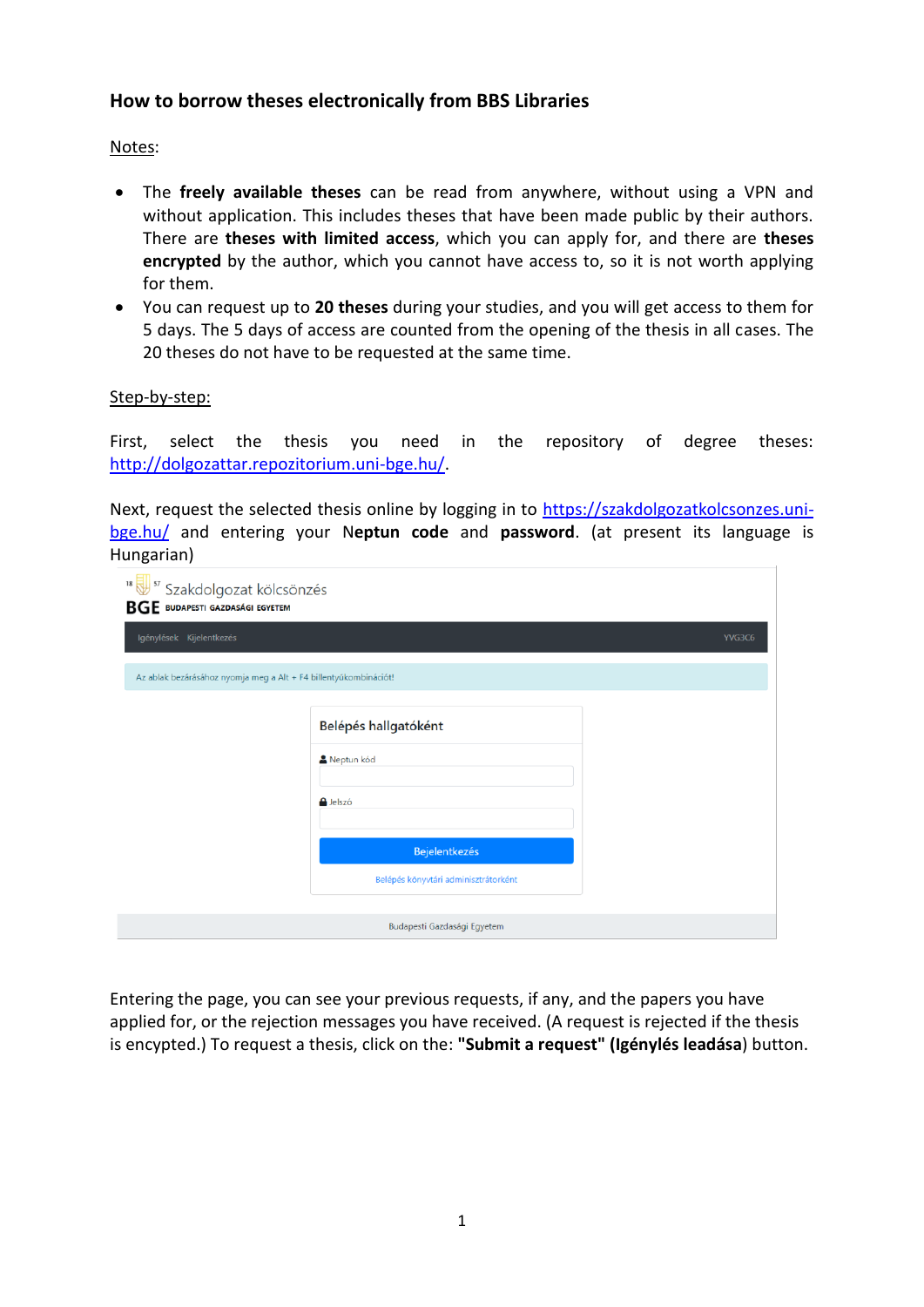| <sup>18</sup> Szakdolgozat kölcsönzés<br><b>BGE</b> BUDAPESTI GAZDASÁGI EGYETEM       |        |
|---------------------------------------------------------------------------------------|--------|
| Igénylések Kijelentkezés                                                              | YVG3C6 |
| Az ablak bezárásához nyomja meg a Alt + F4 billentyűkombinációt!                      |        |
| Igénylés leadása<br>Igénylések<br>Igénylések száma: 0 db<br>Nincs beérkezett igénylés |        |
| Budapesti Gazdasági Egyetem                                                           |        |

You will see an application form with your name on it, which you can fill in: **Address of thesis (cím), author (szerző), Faculty (kar) and year of thesis (benyújtás éve),** and accept the **privacy conditions** and **conditions of use** (no unauthorised copying!) by ticking the two checkboxes, and apply for the thesis by clicking on the **"Submit a request" (Igénylés leadása)** button.

| Név:           | <b>Teszt Elek</b>                                                                                                                                                                                                                                                                                                                                                                                                                                                                                                                                                                                                                                                                           |  |
|----------------|---------------------------------------------------------------------------------------------------------------------------------------------------------------------------------------------------------------------------------------------------------------------------------------------------------------------------------------------------------------------------------------------------------------------------------------------------------------------------------------------------------------------------------------------------------------------------------------------------------------------------------------------------------------------------------------------|--|
| Neptun kód:    | <b>ABC123</b>                                                                                                                                                                                                                                                                                                                                                                                                                                                                                                                                                                                                                                                                               |  |
| Email cím:     | teszt.elek.01@unibge.hu                                                                                                                                                                                                                                                                                                                                                                                                                                                                                                                                                                                                                                                                     |  |
| Címo           | Hogyan igényeljünk szakdolgozatot online                                                                                                                                                                                                                                                                                                                                                                                                                                                                                                                                                                                                                                                    |  |
| Szerző:        | <b>BGE</b> Informatika                                                                                                                                                                                                                                                                                                                                                                                                                                                                                                                                                                                                                                                                      |  |
| Kar:           | Külkereskedelmi kar                                                                                                                                                                                                                                                                                                                                                                                                                                                                                                                                                                                                                                                                         |  |
| Benyújtás éve: | 2020                                                                                                                                                                                                                                                                                                                                                                                                                                                                                                                                                                                                                                                                                        |  |
|                | ■ Elolvastam és elfogadom az Adatkezelési tájékoztatót<br>■ Elolvastam és elfogadom az alábbi nyilatkozatot.                                                                                                                                                                                                                                                                                                                                                                                                                                                                                                                                                                                |  |
| Nyilatkozat    |                                                                                                                                                                                                                                                                                                                                                                                                                                                                                                                                                                                                                                                                                             |  |
| sértem.        | Budapesti Gazdasági Egyetem (székhely: 1055 Budapest, Markó utca 29-31., adószám: 15329822-2-41, intézményi azonosító: FI<br>Alulírott Teszt Elek (Neptun kód: ABC123<br>82314, a továbbiakban: Egyetem) hallgatója büntetőjogi és polgári jogi felelősségem tudatában kijelentem, hogy az általam megtekintésre igényelt és az Egyetem által - a<br>veszélyhelyzetre tekintettel és kizárólag annak időtartamára - távolról is hozzáférhetővé tett szakdolgozatokat semmilyen technikai eszközzel vagy egyéb módon, bármely<br>hordozón nem többszörözöm (rögzítem vagy másolom), nem továbbítom, a szerző szerzői jogát, személyhez füződő és a vagyoni jogait semmilyen más formában nem |  |
|                | Tudomásul veszem továbbá, hogy a fentiek szerint hozzáférhetővé tett szakdolgozatok kizárólag a szerzői jogról szóló 1999. évi LXXVI. törvény 38. §-ának (5) bekezdésében<br>megjelőlt tudományos kutatás vagy egyéni tanulás céljából vehetők igénybe.                                                                                                                                                                                                                                                                                                                                                                                                                                     |  |

#### You will see this page:

| <sup>18</sup> Szakdolgozat kölcsönzés<br><b>BGE</b> BUDAPESTI GAZDASÁGI EGYETEM      |        |
|--------------------------------------------------------------------------------------|--------|
| Igénylések Kijelentkezés                                                             | YVG3C6 |
| Az ablak bezárásához nyomja meg a Alt + F4 billentyűkombinációt!                     |        |
| Sikeres kölcsönzési igény leadás                                                     |        |
| Amennyiben a szakdolgozat elérhető lesz, az űrlapon szereplő email-címén értesítjük! |        |
| Vissza az igénylési listára                                                          |        |